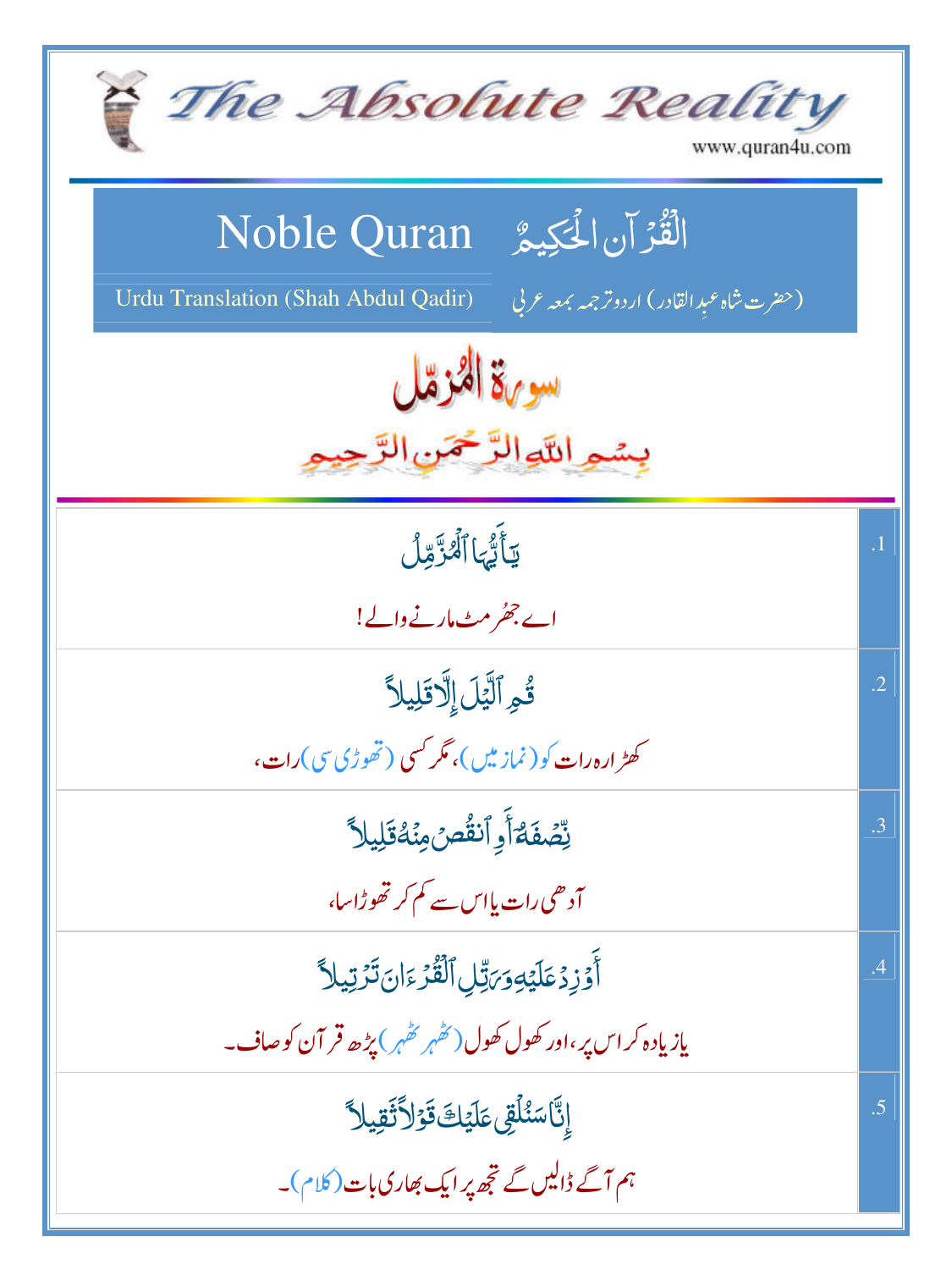| ٳؚڹۜ۠ڹؘٲۺۂؘڐؘٱڶؖؽڸ۞ٲۜۺؘۮۨۏڟٵۏٲۨڐ۬ۘۅؘٷقِيلاً                                                      | .6             |
|--------------------------------------------------------------------------------------------------|----------------|
| البتہ اٹھان(اٹھنا)رات کاسخت روند تاہے(سخت ہے <sup>نفس</sup> پر)،اور سیدھی نکل <u>تی ہ</u> ے بات۔ |                |
| إِنَّ لَكَ فِى ٱلنَّهَا بِسَبْحًا طَوِيلاً                                                       |                |
| البتہ ت <mark>جھ کو دن میں شغل رہتا ہے لمبا</mark> ۔                                             |                |
| <b>وَأَذَكُرِ أَسْمَ بَيِّكَ وَتَبَتَّلُ إِلَيْهِ تَبْتِيلاً</b>                                 | $\overline{8}$ |
| اور پڑھ نام اپنے رب کا،اور چھوٹ جااسکی طرف(اللہ کے ہو رہو )سب سے الگ ہو کر۔                      |                |
| ۥٞڹ۠ٲڵؘڡؗٙۺؙڔۣڹۣۅؘٱڵۘٮؘۼۛڔؚٮؚڶۜٲٳۣڶڎٳ۪ڵٲڟۄڬٱڷۜڂۣۯؙۛۿۏڮۑڵٲ                                        | $\overline{0}$ |
| مالک مشرق اور مغرب کا،اس بن کسی کی بند گی نہیں سو پکڑ (بنالو) اس کو کام سو نپا(کار ساز)۔         |                |
| <u>وَ</u> أَصَّبِرْ عَلَىٰ مَايَقُولُونَ وَأَهُجُرُهُمْ هَجْرًا جَمِيلاً                         | .10            |
| اور سهتاره(ص <sub>بر</sub> کر)جو <del>کہتے رہی</del> ں،اور چھوڑ ان کو بھلی طرح چھوڑنا۔           |                |
| وَذَىٰٓ فِى ٱلۡ ٱلۡكَلَّابِينَ أُوۡلِى ٱلتَّعۡمَـٰةِوَمَهِّلۡهُمۡ قَلِيلاً                       | .11            |
| اور چھوڑ دے مجھ کواور حہٹلانے والوں کو جو آرام میں رہیں ہیں اور ڈ ھیل دے انکو تھوڑی سی ۔         |                |
| إِنَّ لَدَيۡنَآ أَنَكَالاً وَجَحِيمًا                                                            | .12            |
| البتہ ہمارے پاس (ان کے لئے ) بیڑیاں ہیں،اور آگ کاڈھیر ،                                          |                |
| وَطَعَامًاذَا غُصَّةٍوَعَذَابًا أَلِيمًا                                                         | .13            |
| اور کھانا گلے میں اٹکتا،اور د کھ کی مار۔                                                         |                |
|                                                                                                  |                |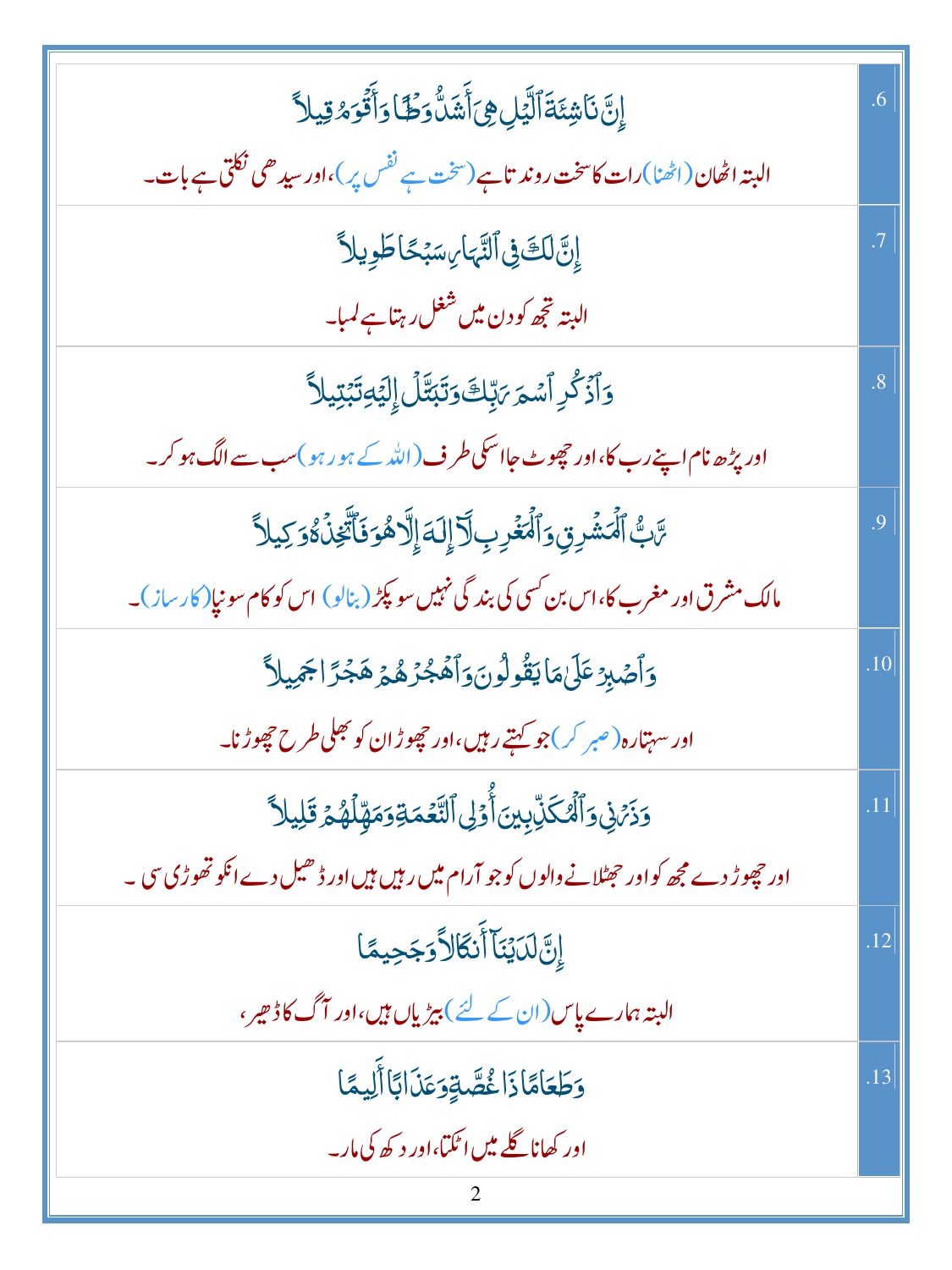| يَوْمَ تَزَجُفُ ٱلْأَمَرْضُ وَٱلْجِبَالُ وَكَانَتِ ٱلْجِبَالُ كَثِيبًا مَّهِيلاً                       | .14 |
|--------------------------------------------------------------------------------------------------------|-----|
| (په <sub>ب</sub> یو گا)جس دن کا نیے زمین اور پہاڑ،اور ہو جائیں پہاڑ ریت پھسلتی۔                        |     |
| إِنَّآ أَجْسَلْنَآ إِلَيْكُمْ بَسُولاً شَهِدًا عَلَيْكُمْ كَمَآ أَجْسَلْنَآ إِلَىٰ فِرْعَوْنَ بَسُولاً | .15 |
| ہم نے بھیجاتمہاری طرف رسول، بتانے والا تمہارا، جیسے بھیجافر عون پاس رسول،                              |     |
| فَعَصَىٰ فِرَْعَوۡنُ ٱلرَّسُولَ فَأَخَذُنَا مَا أَخۡذَا وَبِيلاً                                       | .16 |
| پھر کہانہ مانافر عون نے رسول کا پھر کپڑی ہم نے اس کو کپڑ وبال کی۔                                      |     |
| فَكَيْفَ تَتَّقُونَ إِن كَفَرُتُمُ يَوْمًا يَجْعَلُ ٱلْوِلْدَانَ شِيبًا                                |     |
| پھر کیوں کر بچوگے (تم)اگر منکر ہو گئے اس دن سے جو کر ڈالے لڑ کوں کو بوڑ ھا۔                            |     |
| ٱلسَّمَآءُ مُنفَطِرُبِهِۦ                                                                              | .18 |
| آسان پھٹناہے اس ( دہشت <b>) می</b> ں۔                                                                  |     |
| كَانَ وَعَلْهُمَفَعُولاً                                                                               |     |
| ہےاس(اللہ) کاوعدہ ہونا۔                                                                                |     |
| ٳۣڹ <mark>ٞ</mark> ۿؘڶ <sub>ۣ</sub> ۊؚۦؾؘۜڶۘ <i>ٛ</i> ۘؼؚۯۜۃٚ                                          | .19 |
| یہ تو سمجھوتی (نصیحت)ہے۔                                                                               |     |
| فَمَن شَآءَ ٱتَّْغَنَا إِلَىٰ مَبِّدِ ۖ سَبِيلاً                                                       |     |
| پھر جو کوئی چاہے بنارکھے (اختیار کرلے)اپنے رب کی طرف راہ۔                                              |     |
|                                                                                                        |     |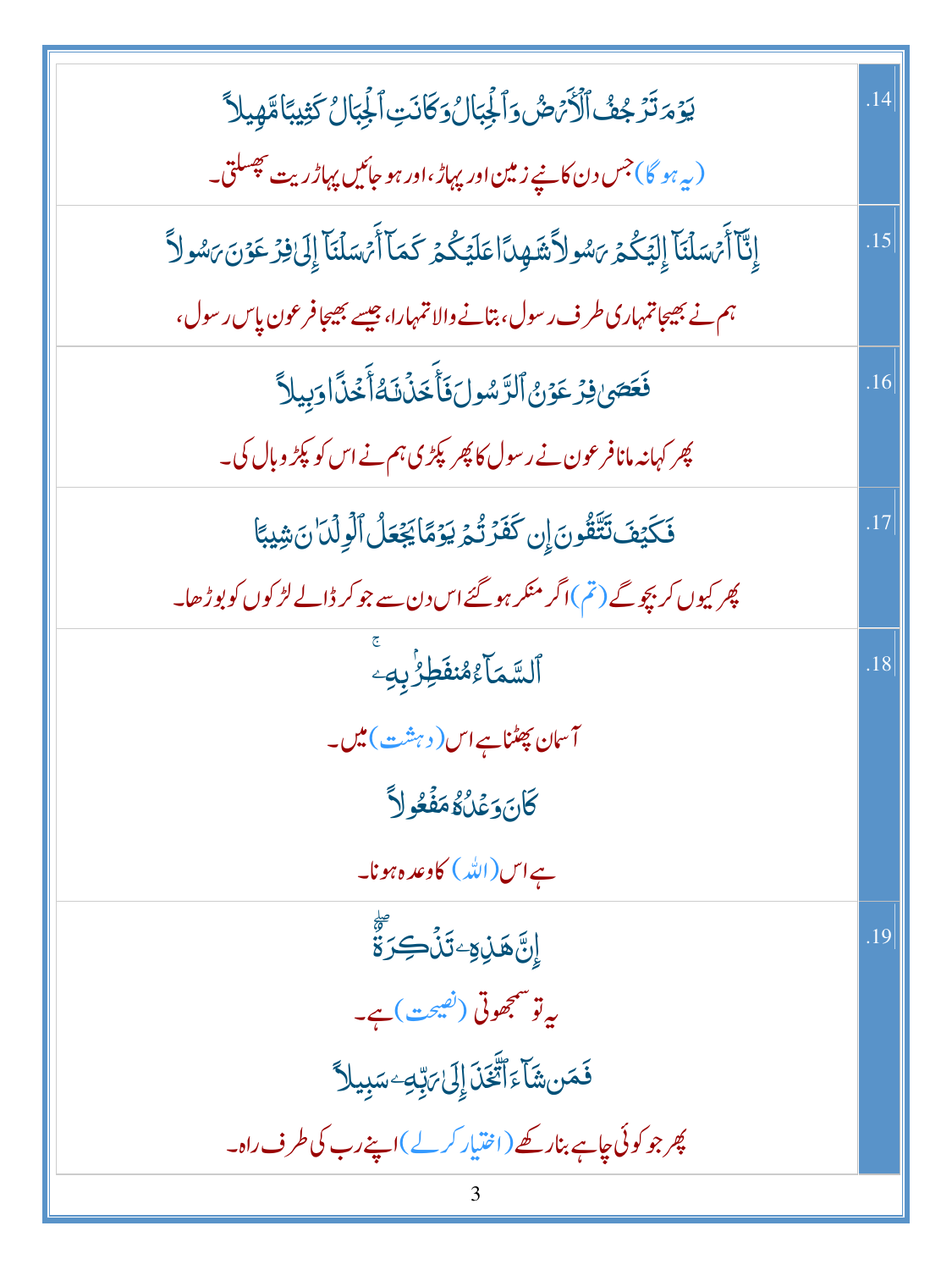إِنَّ بَبَّكَ يَعْلَمُ أَنَّكَ تَقُومُ أَدۡنَىٰ مِن ثُلُثَىِ ٱلَّيَٰلِ وَنِصۡفَهُ وَثُلُثَهُ وَطَآ بِفَةٌ مِّنَ ٱلَّذِينَ مَعَكَ .20 تیر ارب جانتاہے تواُٹھتاہے (عبادت کیلئے )نز دیک دو تہائی رات کے اور آدھی رات اور تہائی رات اور کتنے لوگ تیرے ساتھ کے۔ وَٱللَّهُ يُقَلِّعُ ٱلَّيۡلَ وَٱلنَّهَايَ اور الله ناپ<u>تا ہ</u>ے رات کواور دن کو۔ عَلِمَ أَن لَّن تُحۡصُو ةُفَتَابَ عَلَيۡكُمۡ ۖ اس نے جانا کہ تم اس کو پورانہ کر سکوگے ، پھر تم پر معافی بھیجی، فَأَقْدَءُواْهَاتَيَسَّدَمِنَ ٱلْقُذْءَانِ سوپڑھو جتنا آسان ہو قر آن۔ عَلِمَ أَن سَيَكُونُ مِنكُم مَّرْضَىٰ وَءَاخَرُونَ يَفۡدِبُونَ فِى ٱلۡأَرۡهَضِ يَبۡتَغُونَ مِن فَضۡلِ ٱللَّهِ جانا کہ آگے ہوں گے تم میں کتنے بیار،اور کتنے اور پھر تے ملک میں ڈھونڈ تے اللہ کافضل، وَءَاخَرُونَ يُقَتِلُونَ فِى سَبِيلِ ٱللَّهِ اور <u><sup>ستنے</sup> اور لڑتے اللہ کی راہ میں</u> ، فَأَقْرَءُواْهَاتَيَسَّرَمِنْهُ سویڑھو جتنا آسان اس میں سے ، وَأَقِيمُواْ ٱلصَّلَوٰةَوَءَاتُواْ ٱلزَّكَوٰةَ وَأَقَرِضُواْ ٱللَّهَ قَرْضًا حَسَنًا اور کھڑی رکھونماز ،اور دیتے رہو ز کوۃ،اور قرض دواللہ کواچھی طرح قرض دینا۔